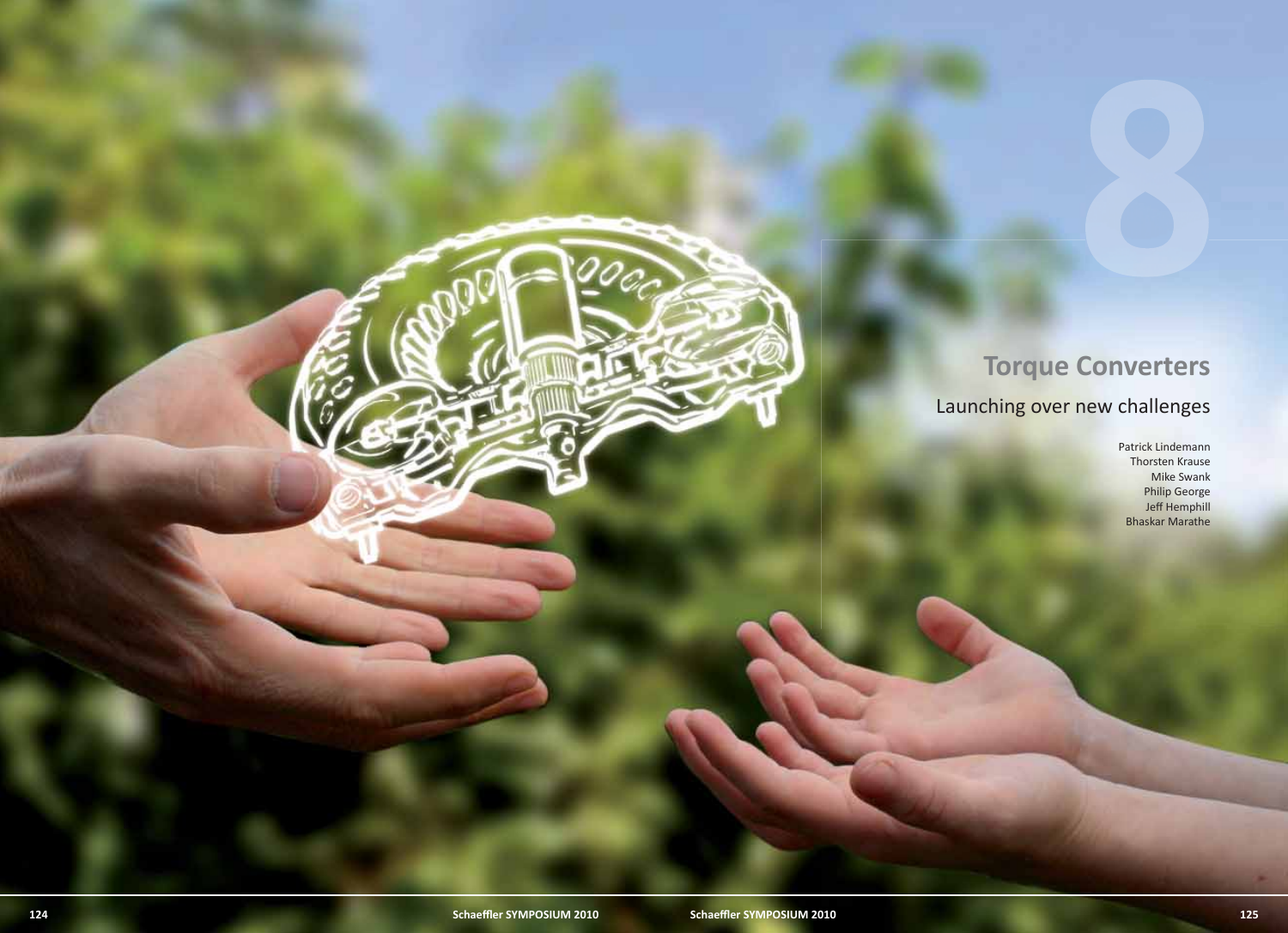## **Introducti on/ engine trends**

It is a good time to be part of torque converter development; assuming that one enjoys a good challenge. The job of the torque converter is to make the engine look good by providing a smooth launch and isolating the transmission and driveline from the engine's vibrations. The torque converter has done so effectively for more than 100 years now but things are getting ever more difficult. Engine development has focused on reducing fuel consumption while increasing torque. This has been accomplished in recent years by downsizing and boosting which makes torsional vibration more severe and launch more difficult. Figure 1 shows the trend in engine torque and the associated increasing requirements for isolation at the transmission.

## **Isolati on of torsional irregularity**

### Centrifugal Pendulum Absorber

Isolation of vibration is conventionally accomplished by using coil spring dampers. The coil springs absorb the energy of the combustion forces and return it during the compression cycle of the engine thus smoothing vibration. The key parameter in coil spring design is energy capacity which depends on the size of the spring. The larger the spring, the more energy it can store. If bell housing space was unlimited, this would be relatively straightforward engineering. However, the



**600**

**800**

**Excitation order** 

**Figure 2** Dynamic absorber system schematic

**0**

**CPA Transfer Function**

**CPA Transfer Function** 

trend toward smaller, front wheel drive vehicles has seen to it that less space is available than ever before.

A new paradigm is needed to address this challenge: the dynamic absorber. An absorber consists of a small mass or inertia connected to a larger mass through a spring. The natural frequency of the small spring mass absorber is tuned to the natural frequency of the larger mass and cancels the vibration of the larger mass. Fig-



**Figure 3** Centrifugal Pendulum Absorber and governing equations

ure 2 shows a schematic representation of a dynamic absorber system.

This effect is commonly used to advantage in front end accessory drive pulley dampers which cancel a crankshaft torsional natural frequency. A dynamic absorber is only partially helpful in transmission isolation because it can only cancel one natural frequency. A transmission presents several different natural frequencies based on its degrees of freedom and the multiple gears available. Therefore, a conventional absorber can only address one situation, offering only a partial solution in most cases.

This disadvantage can be remedied by replacing the spring-mass-system of the absorber by a pendulum exposed to centrifugal force. Because centrifugal

force varies with speed, the natural frequency of the absorber now varies with speed. It can therefore be tuned to the firing order of the engine instead to one "fixed" frequency, preventing this "variable" frequency from entering the driveline. A schematic representation of this Centrifugal Pendulum Absorber (CPA) and the associated equations are shown in Figure 3.

The CPA has been introduced successfully in the Dual Mass Flywheel and is on its way to production in the torque converter as well. A torque converter damper with integrated pendulum is shown in Figure 4 along with a measurement of vibration isolation achieved with the pendulum in comparison to a conventional damper.



**Figure 4 Torque converter damper with integrated Centrifugal Pendulum Absorber**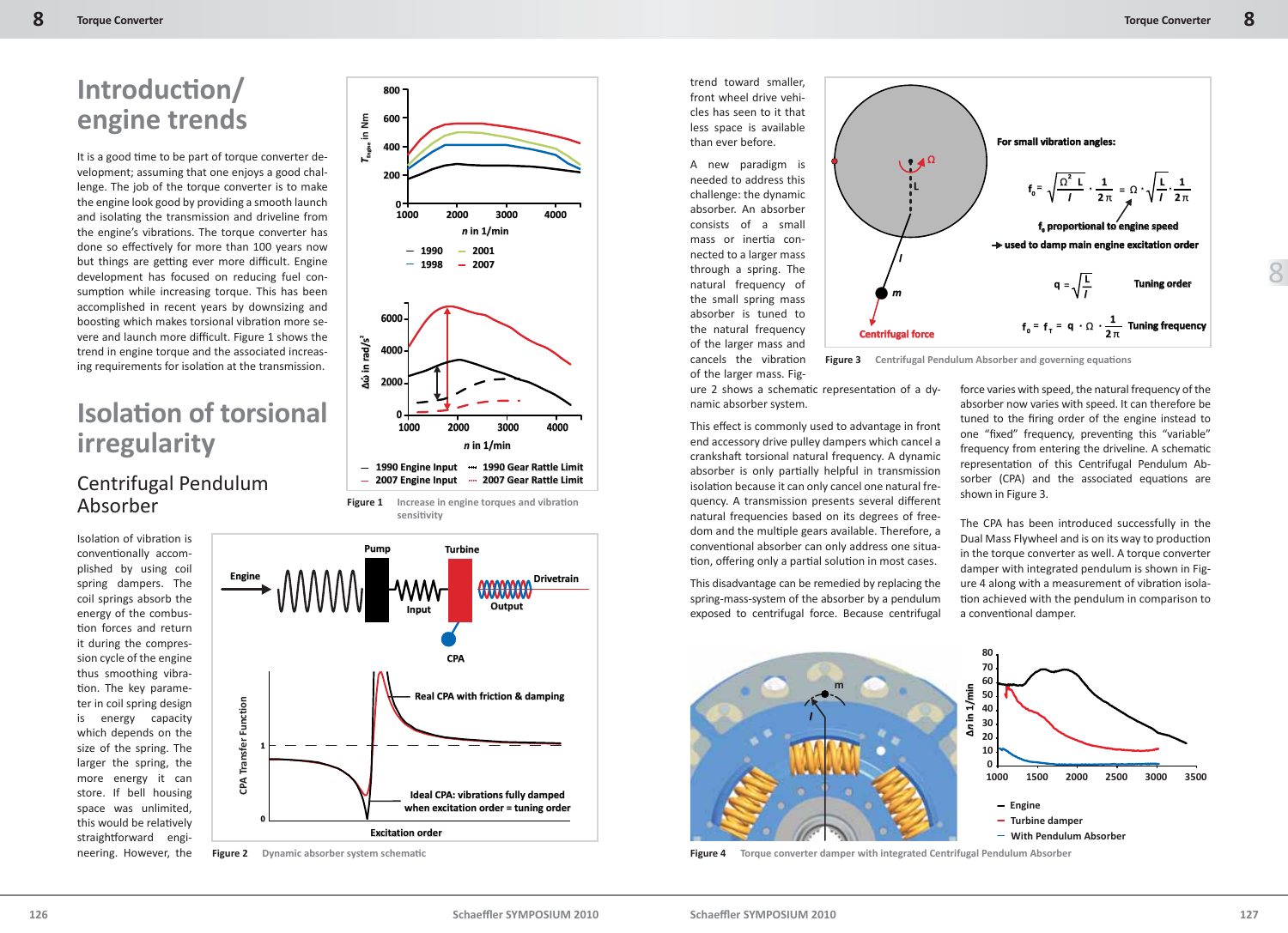### Turbine tilger

The performance of the CPA is superb, however, some applications will benefit from another elegant absorber – the Turbine Tilger. The Turbine Tilger makes use of an inertia that is already present in the driveline to create a dynamic absorber – the turbine inertia. A schematic diagram of the Turbine Tilger is shown in Figure 5. As can be seen the turbine inertia, which would normally be connected with the drive plate directly, is instead connected to the intermediate flange over a set of small coil springs. In closed mode, the turbine is not active since all the torque is passing through the lock-up clutch. Therefore, its inertia can be used to as an absorber. The turbine os-





**Figure 6 Torque converter with integrated Turbine Tilger**

cillates on these small springs against the intermediate flange, cancelling the vibration in the system at this point.

A cross section of a design with a Turbine Tilger can be found in Figure 6. The small set of coil springs between the two larger coil springs is sufficient to create the desired effect. The improvement in NVH can be seen in Figure 7. While this device is a single frequency absorber, one can see that it is effective over a wide engine speed range. This is due to the ratio of the inertias involved which allow a small amount of friction to spread the absorbing effect over a broad frequency range. The turbine tilger is especially useful in highly boosted four cylinder engines but can be used in many different powertrains.



**Figure 7** Vibration isolation of Turbine Tilger **compared to Turbine Damper**

# **Making space**

#### Fluid circuit optimization

The space available for the torque converter fluid circuit is continuously reducing with the evolution of the transmissions. All new automatic transmissions, whether step gear, CVT or mild-hybrid type, require more space. At the same time, more stringent torque capacity demands on TC clutches and dampers (for early lockup) allow even lower axial space for fluid circuit components.

Some of the concept to improve torque capacity of the torque converter (to address limitations on radial space) and optimizing use of axial space by shearing the torus in either direction were presented in the 2006 LuK Symposium [1]. However, recent trends show that the limitation on radial



**Figure 8 Decreasing torus size with increasing torque**

space is not as severe as limitation on axial space. Therefore, LuK's focus shifted to optimizing performance for axially squashed fluid circuits.

Traditional fluid circuit designs lose performance significantly when components are squeezed axially to fit in the space available. Also, reduced width of the stator blades increases the tendency of the TC to cavitate at lower charge pressures. These issues were addressed while formulating new strategy for TC design.



**size**

The traditional role of each component (impeller, turbine and stator) to obtain a specific performance curve was reexamined. The reexamination revealed that these roles can be changed/optimized by redesigning shapes of blade passages. The examples in Figures 8 and 9 show that it is possible to reduce axial width of the torque converter with little or no negative impact on the TC performance parameters that determine fuel economy or performance of the vehicle.

The optimization of the leading and the trailing edges of the blades for all three components also significantly reduced the negative impact on stator cavitation that often accompanies size reduction. This allowed further reduction in axial width of the fluid circuit.

The combination of many small changes has led to significant reduction of axial width without sacrificing performance. This makes space for LuK to fit advanced damper designs in the available space and to introduce modularity in the TCC/Damper components.

### Modularity

The quest for improved fuel economy has led to significant variation in engine and transmission types, i.e. naturally aspirated, turbo-charged, and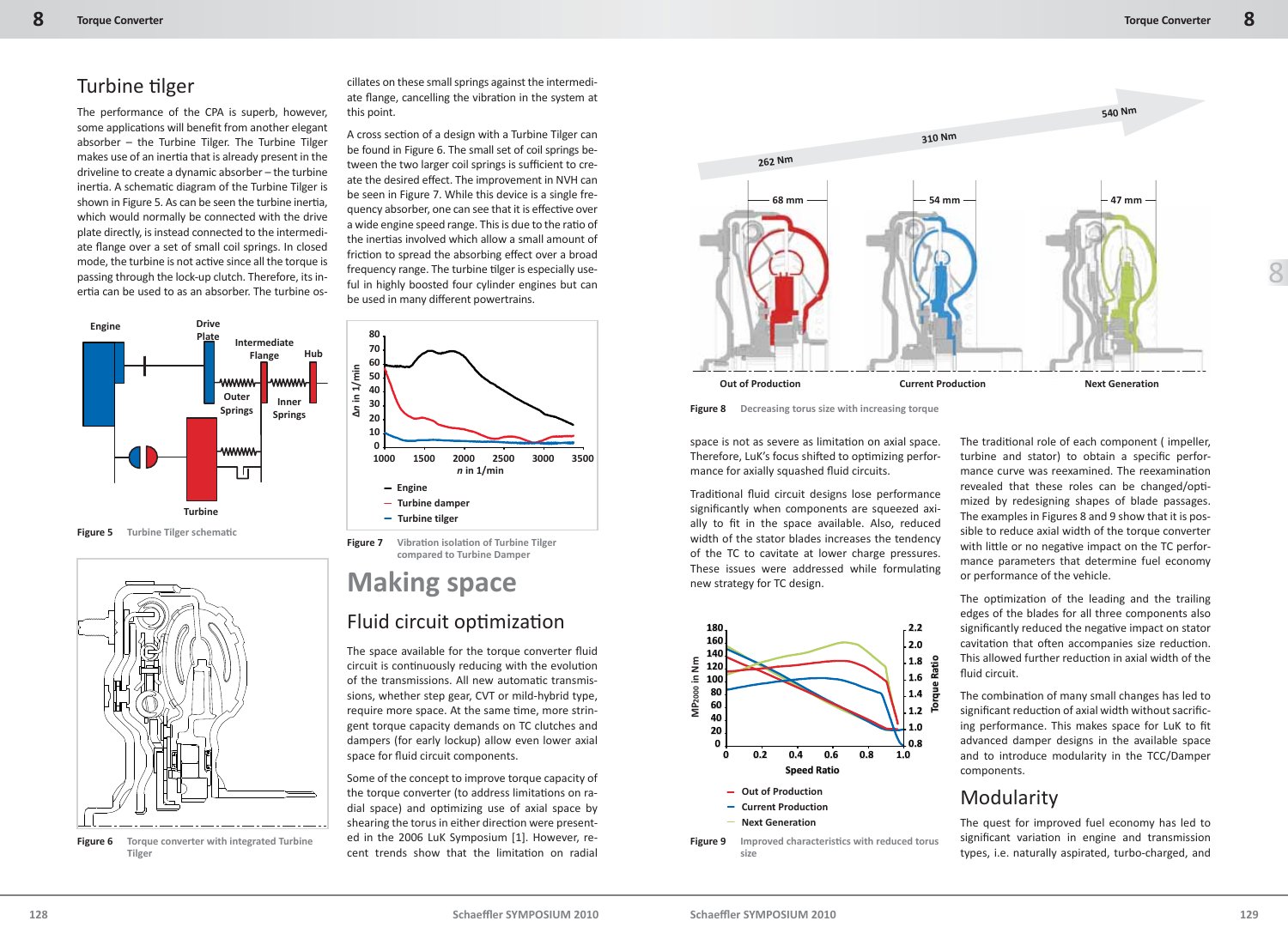8



Figure 10 Modular torque converter portfolio

stop-start equipped engine mated with CVT and AT. In order to cover these many powertrain combinations with as little investment in development and tooling as possible, LuK has created a modular solution which allows several versions of a damper and fluid circuit to be used in one housing with minimal changes.

The modular portfolio for Front Wheel Drive vehicles can be seen in Figure 10. The first adjustment which is provided for is the lock-up clutch torque capacity. This is accomplished by allowing either a

single plate or twin plate clutch. In the single plate clutch the friction material is bonded to the piston plate directly. To change to a twin plate clutch, one new stamping is used with friction material on both sides and drive tabs for the damper springs formed on the outside diameter.

Damper flexibility is provided by designing connection points for all damper types into the simplest damper. With this protection.

straight spring, arc spring, series, double, centrifugal, and turbine absorber dampers can be created from one basic set of hardware. Only the additional parts needed for the new damper type have to be tooled from scratch.

#### Stamping and processing technology

In order to provide space for these many damper types and to at least partially offset their cost, in-



**Figure 11** Torque converter cross-section with simplified processing

novation in processing technology is required. An example of a modular TC with optimized processing technology is shown in Figure 11. The use of stamping technology to create features that would ordinarily be machined can be seen in the area where there would normally be a forged or powdered metal turbine hub. This hub would normally connect the input shaft to the turbine, provide a spline for the damper, and contain seals to both the piston and the input shaft. In the optimized design, these features are produced directly in the stamped components. Therefore, the damper flange has a spline which mates to the input shaft. The piston bore contains a bushing which both centers the piston and seals the hydraulic pressure to the shaft, eliminating one seal. The turbine then connects to the damper directly.

Another example of stamping technology is shown at the outer seam of the TC shell. The mating dimensions for this seam are normally produced by machining of the stamped shells. In this case, both the diameter and shoulders are created by a coining operation in the press. The shells are delivered to the assembly line ready to weld.

Welding is conventionally done by a MIG process using filler rod. To avoid both, the expense of welding wire and the contamination caused by weld spatter entering the TC, LuK has developed an autogenous weld which uses the base parts themselves as filler material. This eliminates contamination and simplifies processing.

#### Sheet metal stator and OWC

The innovations in sheet metal forming reviewed so far are considerable, for example replacing powdered metal or forged components with stamped parts. The next challenge is to supersede die cast aluminum and ground steel components with stampings. In this case, the objective is both, to reduce the space required for the stator assembly as well as to reduce its cost. More effective dampers need more than space; they also need off-setting cost savings in order to offer overall value.

The advantages of a sheet metal stator blade have been shown in several different applications over the past several years [1][2] and are summarized in Figure 12. In short, steel has triple the strength of aluminum, which allows for a thinner stator blade. A thinner stator blade offers less resistance to fluid flow, thereby increasing capacity. The greatest

challenge is to retain the coupling point, or overall efficiency of the torque converter. Since a sheet metal blade must have a constant thickness, it cannot duplicate an airfoil profile, which is helpful in achieving a high coupling point. The penalty in efficiency for use of a sheet metal stator blade varies from almost nothing to as much as 3% depending on the torus geometry. However, this penalty is less and less meaningful as torque converter lockup occurs at lower and lower speeds.



**Figure 12 Space savings with sheet metal stator and resulti ng characteristi cs**

Furthermore, the characteristic obtained with a constant thickness blade, is normally looser at stall and of higher capacity at higher speed ratios. This means that the converter transmits less torque at the beginning of the launch event and more torque later. This characteristic is ideally suited to modern turbo-charged engines, both diesel and gas iIn two ways. First, the idle losses are reduced since idling always means the converter is in stall where the stamped stator characteristic offers a lower capacity. Second, because this lower capacity allows the engine time to spool up the turbo charger during launch. This naturally overcomes turbo lag, a prevalent problem in highly boosted engines, by allowing the engine to increase in speed quickly thereby accelerating the turbo charger. Taking both phenomenons into account, the sheet metal stator offers a favorable characteristic for modern engines.

The question then becomes: "Which is the correct choice for a one way clutch (OWC)?". In order to reduce space and cost, it is desirable to use a sheet metal OWC. Since such a OWC is necessarily thinner, a lower stress for a given torque is required. This can be accomplished by changing from a line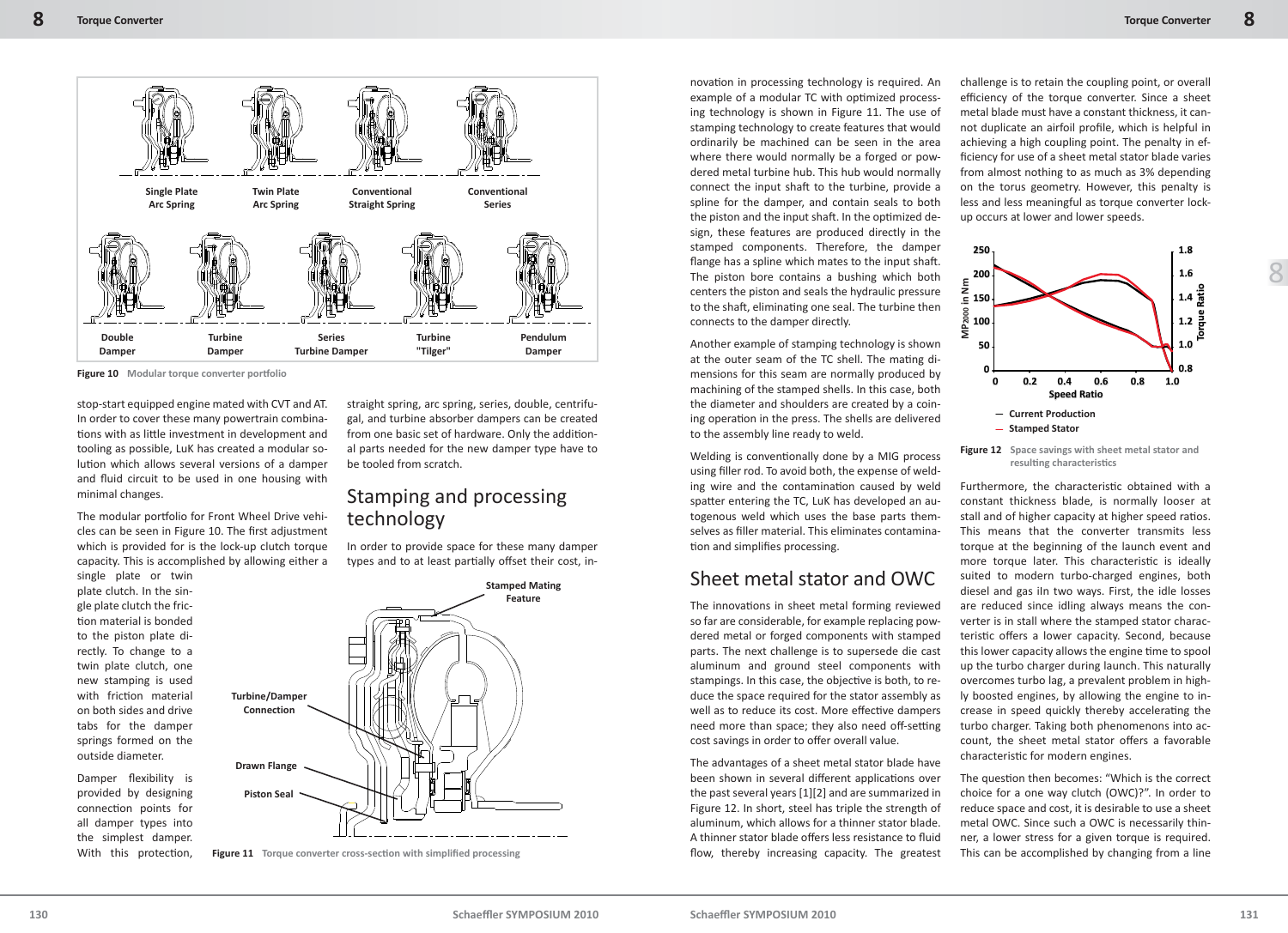contact, as is usual in roller or sprag OWC's, to a surface contact. A new OWC concept, called the Wedge OWC, which achieves this effect, is shown in Figure 13. This clutch operates by clamping the wedge ring between the hub and the outer race in the locking direction. In the freewheel direction, the wedge ring is drawn out of contact with the outer race as it moves down the ramps of the hub.



**Figure 13** Schematic of Wedge OWC

An assembly using this OWC is shown in Figure 14, compared with a conventional roller OWC. The advantage in thickness is obvious from the figure. This additional axial space can be used to help package larger dampers or to accommodate a shorter bell housing between crank shaft and transmission housing. Since all the components of



**Figure 14 Stator assembly using Wedge OWC**

the Wedge OWC are stamped, multiple machining operations are eliminated, thus providing a cost advantage. The Stamped Stator with Wedge OWC is a further advantage gained from optimal use of stamping technology.

## **Stop-Start for the AT**

As increasingly stringent fuel economy and emissions standards become commonplace in the automotive industry, so does the importance of introducing new technologies or sets of technologies that allow these standards to be satisfied. Equally true is that expectations for vehicle comfort levels and functionality have escalated, perhaps at a rate that exceeds the increased fuel economy and emissions standards.

The concept of improving fuel economy via an engine stop-start strategy is not new. Indeed, vehicles with this functionality were offered for sale in both manual and automatic transmission variants as far back as the early 1980's. However, in spite of the oil crisis as well as the much lower comfort expectations of the time, the sacrifices in comfort for these systems were too great. The consumers cast their votes and these systems were eliminated from the vehicle manufacturers' product offerings. In the past few years, though, stop-start systems have made a resurgence, particularly in vehicles with either a manual or hybrid transmission. Technology now exists to address the subjective challenges that plagued systems of old and market acceptance is on the rise. However the staple transmission of the North American automotive market, the planetary automatic transmission, is thus far without a parallel, problem solving set of technologies. 95 % of the vehicles sold in the US are waiting for an answer to three basic problems:

- 1. Restart the engine quickly while also protecting for change of mind events
- 2. Return control of the transmission hydraulics to a normal level of function as quickly as possible
- 3. Manage the launch event or change of mind event in a manner that is subjectively acceptable to the vehicle operator.

There are various solutions to each of these problems, some of which have already been implemented



**Figure 15** Cross-section of PES

in manual or hybrid transmissions. Particularly the first task, starting the engine quickly and smoothly, generates solutions that can be applied to a vehicle somewhat independently of the transmission type. Today, many vehicle and engine manufacturers are investigating upgraded starter motors or, in the case of direct injected gas engines, motorless direct start – a technique whereby fuel is injected and ignited to restart the engine from a standstill. Though each of these schools of thought offer attractive means to handle engine restart events, both are limited with respect to their ability to be used over all modes of operation and at all extremes of either environmental temperature or engine temperature.

#### Permanently Engaged Starter

The concept of the Permanently Engaged Starter (PES) offers an interesting way to address the shortcomings of the systems discussed thus far. The addition of a one way clutch between the engine crankshaft and the starter ring gear allows the mesh between the starter ring gear and starter motor pinion to remain constant. Once the engine is started, the one way clutch freewheels allowing the starter motor speed to come to zero. As such, engine restart events can be quick as there is no delay associated with engaging drive to the engine. Change of mind events can also be handled as the starter can be engaged at any time without the need to synchronize ring gear and pinion speeds prior to engagement. Finally, as the basic function of the starter system is not altered, there is no sacrifice in engine starting performance with respect to environmental or engine temperatures.

To date, PES systems have required changes to the rear face of the engine block, the addition of a lubrication port for the wet one way clutch, as well as the addition of bearings and seals. Typically the latter two hardware additions are implemented such that system drag is added while the engine is operating, thereby reducing fuel economy and the net benefit of implementing engine stop-start.

LuK has developed an alternate configuration for the PES. With the LuK configuration, shown in Figures 15 and 16, the need for lubrication ports



**Figure 16** Functional diagram of one-way mechanism **for PES**

8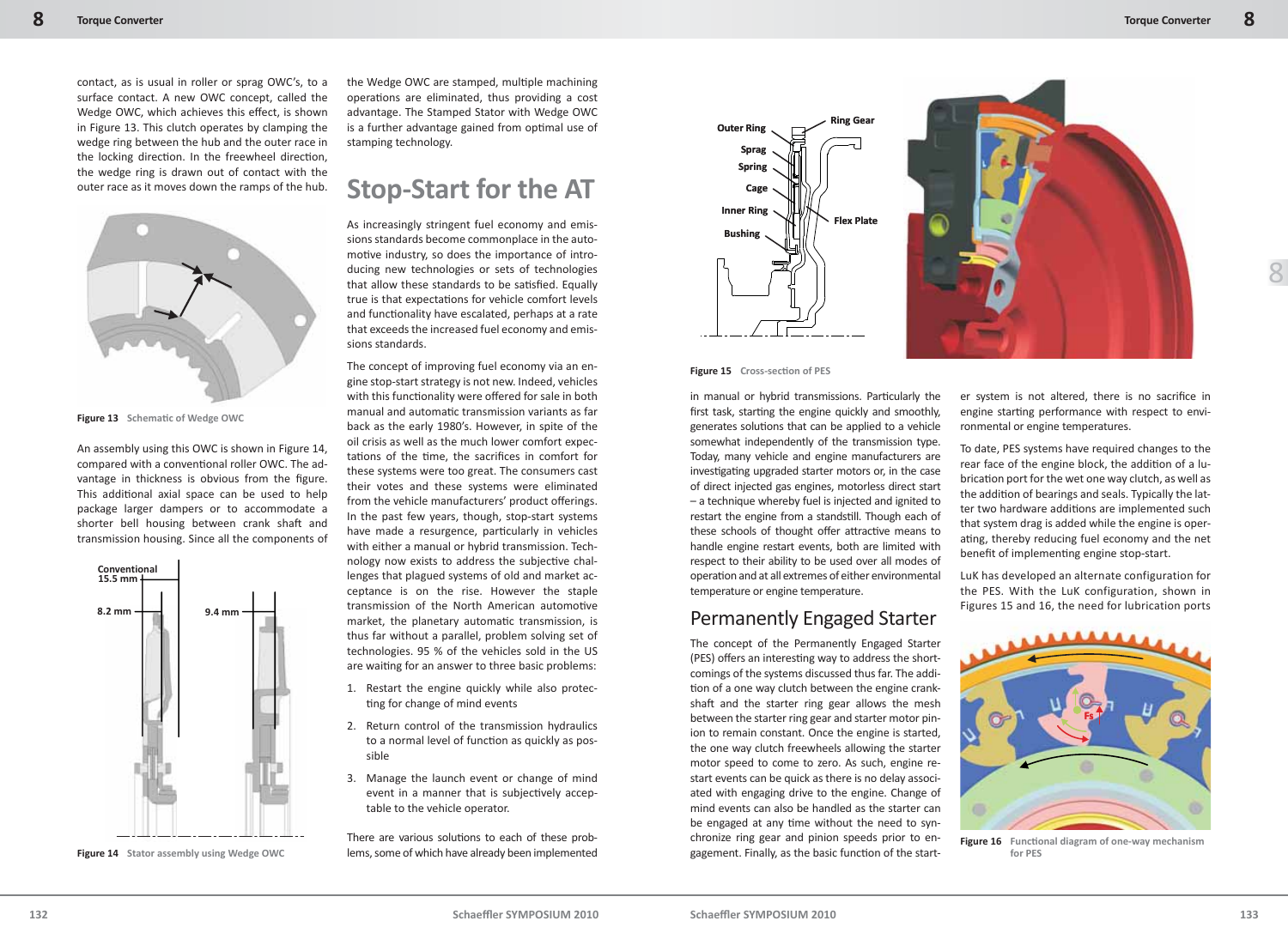8

sprag one way clutch. Additionally, as the sprags are attached to the crankshaft via a cage element, the behavior of the clutch can be tuned as a function of engine speed. The one way clutch can be designed such that it is fully engaged over a range of engine speed up to a given change of mind threshold, typically 400 1/min, yet fully lifted off at a speed just below engine idle speed. Therefore the system can respond to a need to restart during a change of mind event even if the engine speed has dropped below the speed that would allow the addition of fuel and spark alone to restart the engine. Additionally, once the engine is started and has reached idle speed, there is no drag across the one way clutch. Finally, the system has been configured such that the ring gear support bearing is at zero speed for all conditions but engine restart, thereby eliminating loses since the is no differential speed in relation to the engine block. The resulting solution means that a PES can be implemented with a minimum of changes to the existing engine and transmission combination and have no drag penalty compared to the baseline conventional starter system.

and seals is eliminated via the use of a novel dry

The remaining tasks of returning transmission controls to normal function and managing the launch event are perhaps most easily tackled by borrowing technology from hybrid drivetrains, that being an externally mounted, electrically driven, hydraulic pump. This pump serves to keep the transmission's hydraulic circuits operable even though the main engine driven pump is not being driven by the engine. Additionally, this pump enables transmission shift elements to be controlled or modulated during the restart and launch event, thereby mitigating disturbances to the extent that the event is subjectively acceptable. This solution is a sound approach for hybrid drivetrains where electric vehicle operation is a common mode, hence there is a need for this auxiliary pump for reasons other than just stopstart. For vehicles with stop-start systems alone, however, the on cost of a dedicated pump becomes unattractive.

Another competitive solution specifically for planetary automatic transmissions is the hydraulic accumulator. This device is designed to supply the transmission with a small volume of high pressure fluid during the engine restart event, the effect being that the hydraulics of the transmission should be ready to return to normal operation more quickly. This system requires that the timing of the accumulator discharge is accurate. Additionally, the transmission hydraulics needs to be designed to accommodate this type of device.



**Figure 17** Controlled Latching Check Valve in latched and open mode 18, can be bolted into place between the engine

#### Controlled latching check valve

LuK has developed yet another solution to these two problems – the controlled latching check valve, shown in Figure 17. This system consists of two functionally separable elements: the check valve or pressure control valve itself, as well as a device to enable the control valve to be either activated or deactivated. The principle is quite simple and relies upon using the control valve to stage or position the shift elements of interest in a desired position such that the vehicle launch event can be accomplished as quickly as possible while the transmission hydraulics return to operation. The second portion of the system consists of a bistable diaphragm spring and allows that the valve can be enabled prior to an engine shut down event or disabled after the engine has restarted. By sending a brief pressure "spike" slightly higher than normal operating pressure, the bi-stable spring is made to snap over center, allowing the valve to regulate the piston pressure. The next normal actuation of the clutch causes the spring to snap back, returning the transmission to normal operation, as if no valve were present.

This system can be tuned to address the needs of a particular transmission. As an example, if the desire is to hold the shift elements staged at the touch point of the clutch, thereby eliminating the need to learn the clutch piston position and stroke the clutch to the appropriate point, the valve can be tuned to hold a pressure that will overcome the clutch return spring force. Alternately, it may be desirable to hold the clutch at a defined torque or pressure to allow creep torque during the launch event but mitigate effects such as engine flare during restart.

This device is designed to be installed in close proximity to the shift elements required for first gear operation, which in the modern planetary automatic transmission are typically one clutch and one brake. By doing so, the device can be implemented in a transmission with minimal hardware changes and need not contend with leak down effects across seals upstream of the transmission valve body.

The combination of the LuK Permanently Engaged Starter and Controlled Latching Valve offer a set of technologies that brings engine stop-start systems closer to the marketplace with a minimum of investment and the least disturbance to proven transmission systems.

## **Hybridizati on opti ons**

The sales of hybrid vehicle have grown to represent more than 3 % of all vehicle sales over the past years, and projections suggest that this trend will continue into the future. LuK is no stranger to these applications and is steadily building a strong portfolio of dampers suited to the needs of these rather special drivetrains.

As LuK goes forward with hybrid activities and grows with the challenges of this new market, it is interesting to note that one of LuK's core technologies, the dry clutch, is finding a new home in the drivetrain as part of a P2 Hybrid architecture. The P2 layout offers the flexibility to operate the vehicle via the combustion engine or with the combustion engine boosted by the e-machine. The addition of the aforementioned dry clutch, in this case implemented as an engine disconnect clutch, enables the vehicle to be driven fully electrically as well as to improve regenerative braking efficiency by eliminating engine losses.



Figure 18 Hybrid module for use with conventional **automati c transmission**

Perhaps one of the most attractive aspects of the P2 architecture is its ability to offer all relevant modes of hybrid operation without the need for a new transmission design. The engine disconnect clutch, release system, e-machine, and associated shafts and bearing can all be implemented in as independent module. This module, shown in Figure